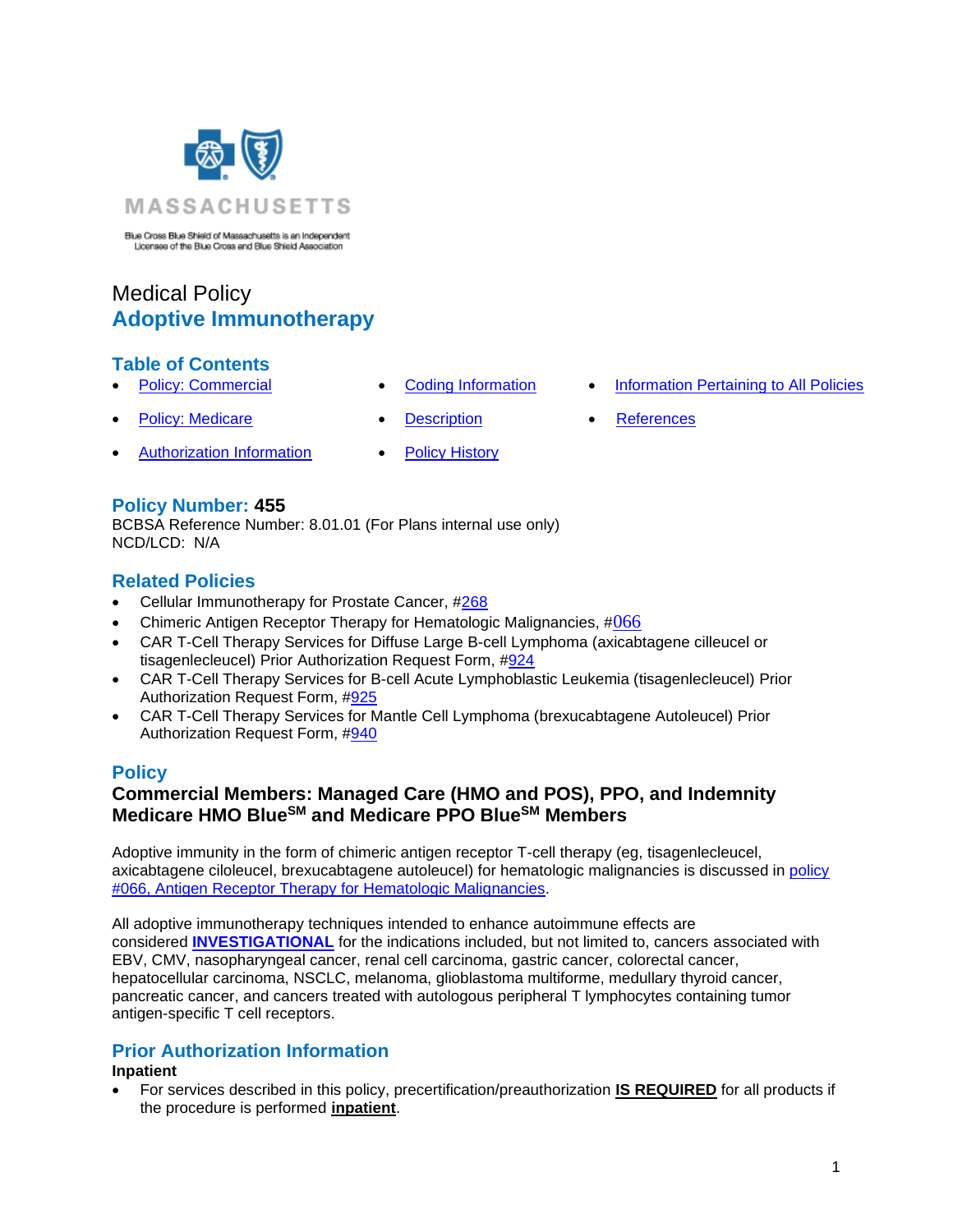#### **Outpatient**

• For services described in this policy, see below for products where prior authorization **might be required** if the procedure is performed **outpatient**.

|                                              | <b>Outpatient</b>                     |
|----------------------------------------------|---------------------------------------|
| <b>Commercial Managed Care (HMO and POS)</b> | This is <b>not</b> a covered service. |
| <b>Commercial PPO and Indemnity</b>          | This is <b>not</b> a covered service. |
| Medicare HMO Blue <sup>SM</sup>              | This is <b>not</b> a covered service. |
| Medicare PPO Blue <sup>SM</sup>              | This is <b>not</b> a covered service. |

### <span id="page-1-0"></span>**CPT Codes / HCPCS Codes / ICD Codes**

*Inclusion or exclusion of a code does not constitute or imply member coverage or provider reimbursement. Please refer to the member's contract benefits in effect at the time of service to determine coverage or non-coverage as it applies to an individual member.*

*Providers should report all services using the most up-to-date industry-standard procedure, revenue, and diagnosis codes, including modifiers where applicable.*

*The following codes are included below for informational purposes only; this is not an all-inclusive list.*

### **The following HCPCS code is considered investigational for Commercial Members: Managed Care (HMO and POS), PPO, Indemnity, Medicare HMO Blue and Medicare PPO Blue:**

### **HCPCS Codes**

|       | <b>HCPCS codes:   Code Description</b>                                             |
|-------|------------------------------------------------------------------------------------|
|       | Adoptive immunotherapy, i.e., development of specific anti-tumor reactivity (e.g., |
| S2107 | tumor infiltrating lymphocyte therapy) per course of treatment                     |

### <span id="page-1-1"></span>**Description**

#### **Adoptive Immunotherapy**

Adoptive immunotherapy uses "activated" lymphocytes as a treatment modality. Both nonspecific and specific lymphocyte activation are used therapeutically. The nonspecific, polyclonal proliferation of lymphocytes by cytokines (immune system growth factors), also called autolymphocyte therapy, increases the number of activated lymphocytes.

#### **T Lymphocytes and Killer Cells**

Initially, this treatment was performed by harvesting peripheral lymphokine-activated killer cells and activating them in vitro with the T-cell growth factor interleukin (IL)-2 and other cytokines. More recent techniques have yielded select populations of cytotoxic T lymphocytes with specific reactivity to tumor antigens. Peripheral lymphocytes are propagated in vitro with antigen-presenting dendritic cells (DC) that have been pulsed with tumor antigens. Alternatively, innate tumor-infiltrating lymphocytes (TIL) from the tumor biopsy are propagated in vitro with IL-2 and anti-CD3 antibody, a T-cell activator*.* The expansion of TIL for clinical use is labor-intensive and requires laboratory expertise. Only a few cancers are infiltrated by T cells in significant numbers; of these, TIL can be expanded in only approximately 50% of cases. These factors limit the widespread applicability of TIL treatment. Recently, cytokine-induced killer cells have been recognized as a new type of antitumor effector cells, which can proliferate rapidly in vitro, with stronger antitumor activity and a broader spectrum of targeted tumors than other reported antitumor effector cells.<sup>[1,](https://www.evidencepositioningsystem.com/_w_76f130f9aec482a9209e387f463c67b765e95cb994c3e84b/bcbsa_html/BCBSA/html/_blank)</sup>

#### **Cellular Therapy and Dendritic Cell Infusions**

The major research challenge in adoptive immunotherapy is to develop immune cells with antitumor reactivity in quantities sufficient for transfer to tumor-bearing patients. In current trials, 2 methods are studied: adoptive cellular therapy and antigen-loaded DC infusions.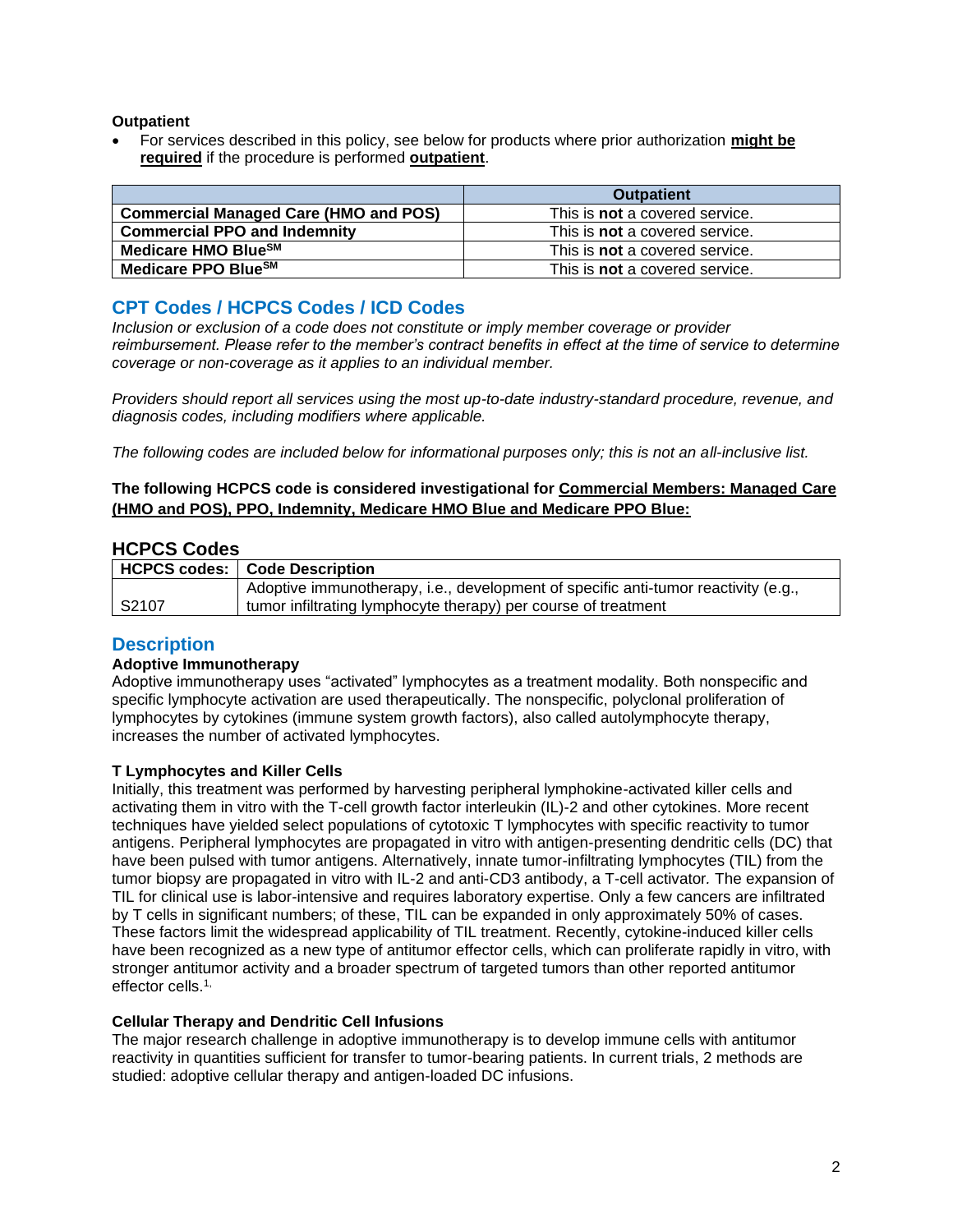Adoptive cellular therapy is "the administration of a patient's own (autologous) or donor (allogeneic) antitumor lymphocytes following a lymphodepleting preparative regimen."[2,](https://www.evidencepositioningsystem.com/_w_76f130f9aec482a9209e387f463c67b765e95cb994c3e84b/bcbsa_html/BCBSA/html/_blank) Protocols vary, but include these common steps:

- lymphocyte harvesting (either from peripheral blood or from tumor biopsy)
- propagation of tumor-specific lymphocytes in vitro using various immune modulators
- selection of lymphocytes with reactivity to tumor antigens with enzyme-linked immunosorbent assay
- lymphodepletion of the host with immunosuppressive agents
- adoptive transfer (ie, transfusion) of lymphocytes back into the tumor-bearing host.

Dendritic cell-based immunotherapy uses autologous DC (ADC) to activate a lymphocyte-mediated cytotoxic response against specific antigens in vivo. Autologous dendritic cells harvested from the patient are either pulsed with antigen or transfected with a viral vector bearing a common cancer antigen. The activated ADCs are then re-transfused into the patient, where they present antigen to effector lymphocytes (CD4-positive T-cells, CD8-positive T-cells, and in some cases, B cells). This initiates a cytotoxic response against the antigen and against any cell expressing the antigen. In cancer immunotherapy, ADCs are pulsed with tumor antigens; effector lymphocytes then mount a cytotoxic response against tumor cells expressing these antigens. (See policy [#268](http://www.bluecrossma.org/medical-policies/sites/g/files/csphws2091/files/acquiadam-assets/268%20Cellular%20Immunotherapy%20for%20Prostate%20Cancer%20prn.pdf) for a discussion of DC-based immunotherapy for prostate cancer.)

In an attempt to regulate the host immune system further, recent protocols have used various cytokines (eg, IL-7 and IL-15 instead of IL-2) to propagate lymphocytes. Protocols also differ in the extent of host lymphodepletion induced prior to transfusing lymphocytes to the tumor-bearing host.

### **Summary**

The spontaneous regression of certain cancers (eg, renal cell carcinoma, melanoma) supports the idea that a patient's immune system can delay tumor progression and, on rare occasions, can eliminate tumors altogether. These observations have led to research into various immunologic therapies designed to stimulate a patient's own immune system. Adoptive immunotherapy is a method of activating lymphocytes and/or other types of cells for the treatment of cancer and other diseases. Cells are removed from the patient, processed for some period of time, and then infused back into the patient.

Allogeneic cell transplantation following nonmyeloablative conditioning of the recipient (known as reduced-intensity conditioning) also may be referred to as "adoptive immunotherapy" in the literature. However, reduced-intensity conditioning cell transplantation relies on a donor-versus-malignancy effect of donor lymphocytes. In contrast, the adoptive immunotherapy techniques described in this evidence review enhance autoimmune effects primarily. The use of reduced-intensity conditioning in cell transplantation is discussed for specific cancers in individual policies related to cell transplantation.

Chimeric antigen receptor T-cell therapies for certain hematologic malignancies (eg, tisagenlecleucel, axicabtagene ciloleucel, brexucabtagene autoleucel) are discussed separately in policy #066.

#### **Cytotoxic T Lymphocytes**

For individuals with Epstein-Barr virus-associated cancers who receive cytotoxic T lymphocytes (CTL), the evidence includes 2 small, prospective, noncomparative cohort studies. Relevant outcomes are overall survival (OS), disease-specific survival (DSS), quality of life (QOL), and treatment-related mortality and morbidity. The cohort studies have shown a treatment response to infused CTL directed against cancer-associated viral antigens. To establish efficacy, the following are needed: large, well-conducted, multicentric trials with adequate randomization procedures, blinded assessments, centralized oversight, and the use of an appropriate standard of care as the control arm showing treatment benefit. The evidence is insufficient to determine that the technology results in an improvement in the net health outcome.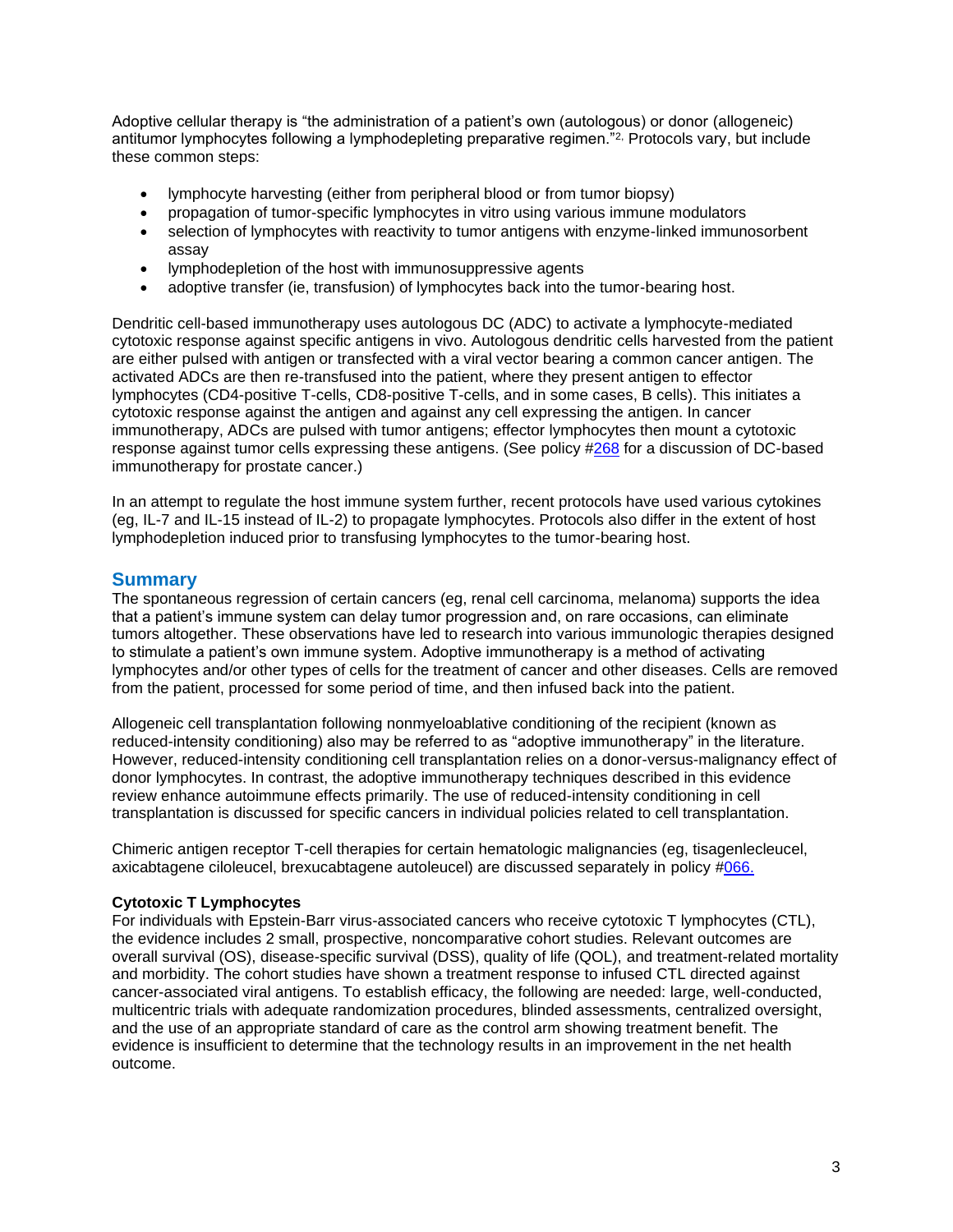For individuals with *Cytomegalovirus*-associated cancers who receive CTL, the evidence includes a single case series. Relevant outcomes are OS, DSS, QOL, and treatment-related mortality and morbidity. In the absence of a randomized controlled trial (RCT) comparing CTL with the standard of care, no conclusions can be made. To establish efficacy, the following are needed: larger, well-conducted, multicentric trials with adequate randomization procedures, blinded assessments, centralized oversight, and the use of an appropriate standard of care as the control arm showing treatment benefit. The evidence is insufficient to determine that the technology results in an improvement in the net health outcome.

#### **Cytotoxic-Induced Killer Cells**

For individuals with nasopharyngeal carcinoma who receive cytotoxic-induced killer (CIK) cells, the evidence includes single RCT. Relevant outcomes are OS, DSS, QOL, and treatment-related mortality and morbidity. The RCT reported a numerically favorable but statistically insignificant effect on progression-free survival (PFS) and OS. To establish efficacy, the following are needed: larger, wellconducted, multicentric trials with adequate randomization procedures, blinded assessments, centralized oversight, and the use of an appropriate standard of care as the control arm showing treatment benefit. The evidence is insufficient to determine that the technology results in an improvement in the net health outcome.

For individuals with renal cell carcinoma who receive CIK cells, the evidence includes multiple RCTs. Relevant outcomes are OS, DSS, QOL, and treatment-related mortality and morbidity. The largest of the RCTs reported statistically significant gains in PFS and OS with CIK cell-based immunotherapy compared with interleukin (IL)-2 plus interferon-α-2. This body of evidence is limited by the context of the studies (non-U.S.) and choice of a nonstandard comparator. The other 2 RCTs have also reported response rates in favor of CIK therapy with an inconsistent effect on survival. To establish efficacy, the following are needed: larger, well-conducted, multicentric trials with adequate randomization procedures, blinded assessments, centralized oversight, and the use of an appropriate standard of care as the control arm showing treatment benefit. The evidence is insufficient to determine that the technology results in an improvement in the net health outcome.

For individuals with gastric cancer who receive CIK cells, the evidence includes 2 meta-analyses encompassing non-randomized trials. Relevant outcomes are OS, DSS, QOL, and treatment-related mortality and morbidity. Both meta-analyses reported statistically significant effects on OS, disease-free survival (DFS), and PFS in favor of immunotherapy versus no immunotherapy. To establish efficacy, the following are needed: larger, well-conducted, multicentric trials with adequate randomization procedures, blinded assessments, centralized oversight, and the use of an appropriate standard of care as the control arm showing treatment benefit. The evidence is insufficient to determine that the technology results in an improvement in the net health outcome.

For individuals with colorectal cancer who receive CIK cells, the evidence includes a single RCT and 1 meta-analysis. Relevant outcomes are OS, DSS, QOL, and treatment-related mortality and morbidity. Results of the RCT showed a statistically significant effect on OS in favor of immunotherapy versus chemotherapy alone. A meta-analysis that included both gastric cancer and colorectal cancer found improvements in OS and PFS in favor of CIK/dendritic cells (DC)-CIK compared to chemotherapy alone. To establish efficacy, the following are needed: larger, well-conducted, multicentric trials with adequate randomization procedures, blinded assessments, centralized oversight, and the use of an appropriate standard of care as the control arm showing treatment benefit. The evidence is insufficient to determine that the technology results in an improvement in the net health outcome.

For individuals with hepatocellular carcinoma who receive CIK cells, the evidence includes meta-analyses that include RCTs and quasi-randomized trials. Relevant outcomes are OS, DSS, QOL, and treatmentrelated mortality and morbidity. Meta-analyses of these trials have reported improved OS rates when compared to conventional therapies alone, but they are limited by inclusion of studies from Asia only and heterogeneity in comparators. This body of evidence is limited by the context of the studies (non-U.S.), small sample sizes, heterogeneous treatment groups, and other methodological weaknesses. To establish efficacy, the following are needed: larger, well-conducted, multicentric trials with adequate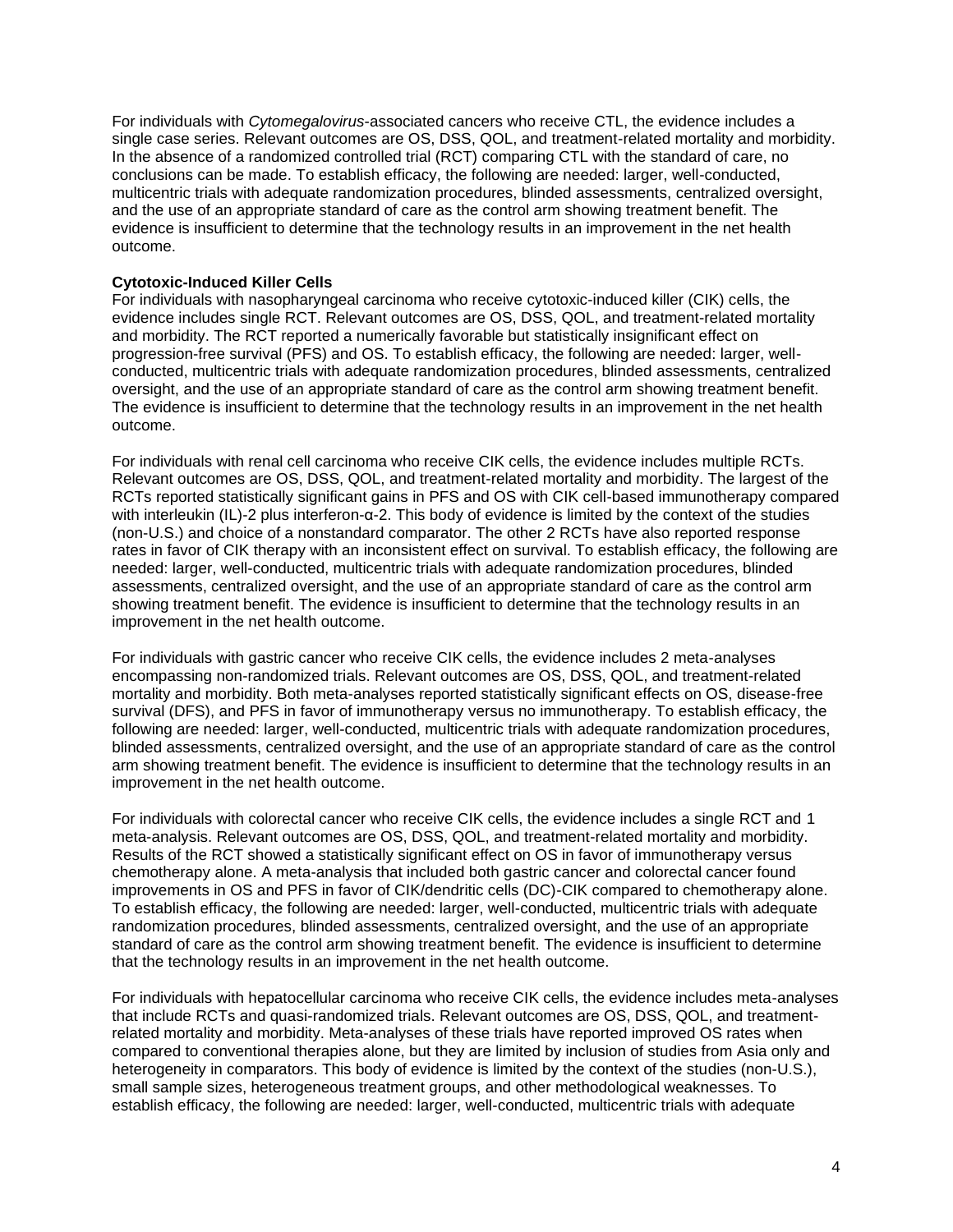randomization procedures, blinded assessments, centralized oversight, and the use of an appropriate standard of care as the control arm showing treatment benefit. The evidence is insufficient to determine that the technology results in an improvement in the net health outcome.

For individuals with non-small-cell lung cancer who receive CIK cells, the evidence includes multiple RCTs and a systematic review. Relevant outcomes are OS, DSS, QOL, and treatment-related mortality and morbidity. A single systematic review of RCTs reported some benefits in median time to progression and median survival time. The trials assessed in the systematic review were limited by the context of the studies (non-U.S.), small sample sizes, heterogeneous treatment groups, and other methodological weaknesses. To establish efficacy, the following are needed: larger, well-conducted, multicentric trials with adequate randomization procedures, blinded assessments, centralized oversight, and the use of an appropriate standard of care as the control arm showing treatment benefit. The evidence is insufficient to determine that the technology results in an improvement in the net health outcome.

#### **Tumor-Infiltrating Lymphocytes**

For individuals with melanoma who receive tumor-infiltrating lymphocytes (TILs), the evidence includes a meta-analysis of randomized and non-randomized trials. Relevant outcomes are OS, DSS, QOL, and treatment-related mortality and morbidity. A meta-analysis evaluating TIL with IL-2 in patients with cutaneous melanoma reported an objective response rate of 41%. Pooled 1-year OS rates ranged from 46.1% to 56.5% depending on the IL-2 dose level. To establish efficacy, the following are needed: larger, well-conducted, multicentric trials with adequate randomization procedures, blinded assessments, centralized oversight, and the use of an appropriate standard of care as the control arm showing treatment benefit. The evidence is insufficient to determine that the technology results in an improvement in the net health outcome.

#### **Dendritic Cells**

For individuals with glioblastoma multiforme who receive DC, the evidence includes a systematic review of observational studies. Relevant outcomes are OS, DSS, QOL, and treatment-related mortality and morbidity. Because of the observational and noncomparative nature of the available evidence, it is difficult to draw any meaningful conclusions. To establish efficacy, the following are needed: larger, wellconducted, multicentric trials with adequate randomization procedures, blinded assessments, centralized oversight, and the use of an appropriate standard of care as the control arm showing treatment benefit. Interim results from 1 such RCT have been published but are not informative because the patients were unblinded and results combined for the treatment and placebo arms. The evidence is insufficient to determine that the technology results in an improvement in the net health outcome.

For individuals with non-small-cell lung cancer who receive DC, the evidence includes 2 RCTs and a meta-analysis. Relevant outcomes are OS, DSS, QOL, and treatment-related mortality and morbidity. The RCTs have generally reported some benefits in response rates and/or survival. The meta-analysis of these trials also reported a statistically significant reduction in the hazard of death. Most trials were from Asia and did not use the standard of care as the control arm. This body of evidence is limited by the context of the studies (non-U.S.), small sample sizes, heterogeneous treatment groups, and other methodological weaknesses. To establish efficacy, the following are needed: larger, well-conducted, multicentric trials with adequate randomization procedures, blinded assessments, centralized oversight, and the use of an appropriate standard of care as the control arm showing treatment benefit. The evidence is insufficient to determine that the technology results in an improvement in the net health outcome.

For individuals with medullary thyroid cancer who receive DC, the evidence includes 1 prospective noncomparative study. Relevant outcomes are OS, DSS, QOL, and treatment-related mortality and morbidity. A small prospective noncomparative study in 10 medullary thyroid cancer patients treated with autologous DC has been published. There are no RCTs comparing DC-based adoptive immunotherapy with the standard of care and, therefore, no conclusions can be made. To establish efficacy, the following are needed: larger, well-conducted, multicentric trials with adequate randomization procedures, blinded assessments, centralized oversight, and the use of an appropriate standard of care as the control arm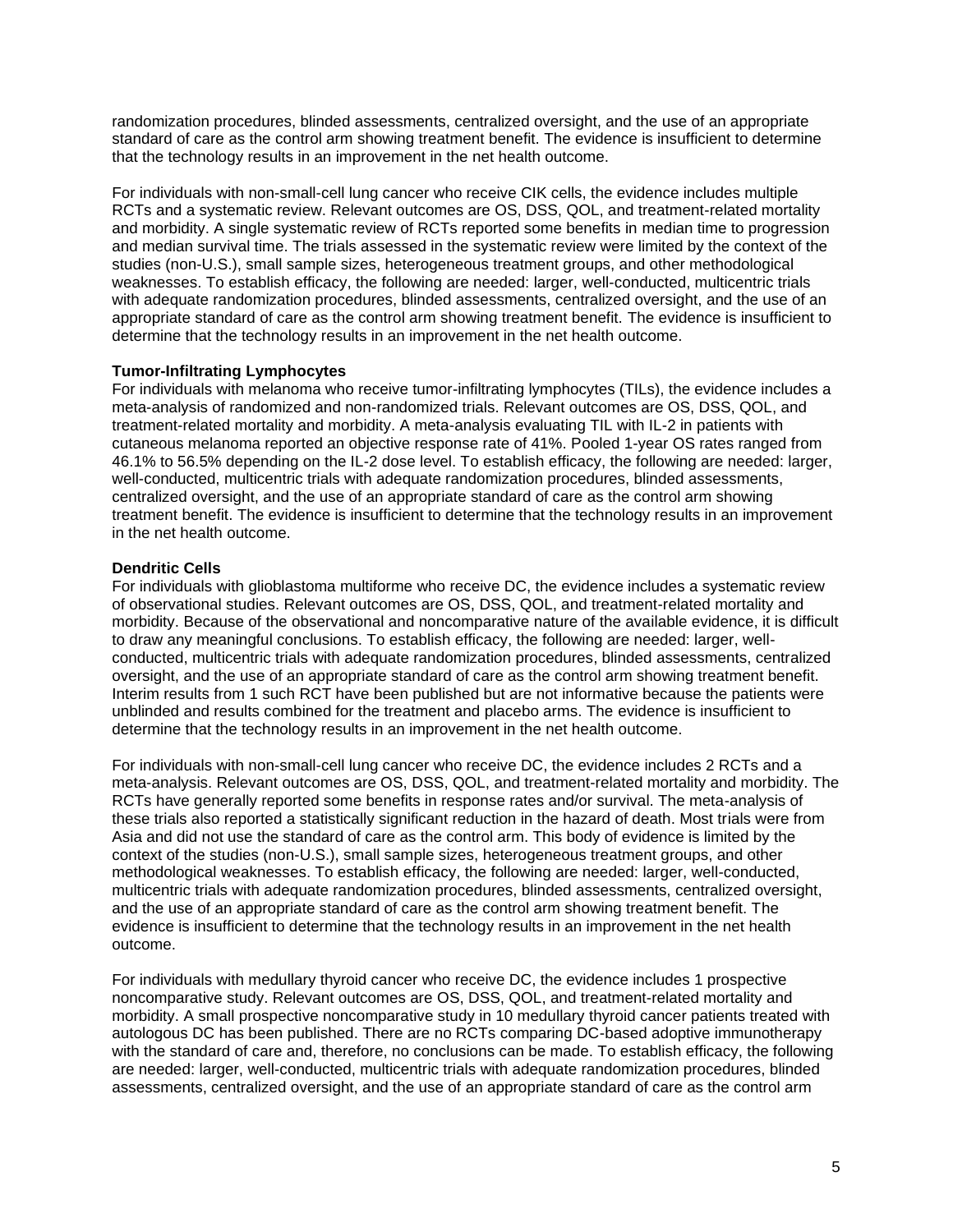showing treatment benefit. The evidence is insufficient to determine that the technology results in an improvement in the net health outcome.

For individuals with pancreatic cancer who receive DC, the evidence includes a small prospective noncomparative study. Relevant outcomes are OS, DSS, QOL, and treatment-related mortality and morbidity. The study reported on treatment outcomes for 5 patients with pancreatic cancer. Because of the noncomparative nature of the available evidence and small sample base, it is difficult to draw any meaningful conclusions. To establish efficacy, the following are needed: larger, well-conducted, multicentric trials with adequate randomization procedures, blinded assessments, centralized oversight, and the use of an appropriate standard of care as the control arm showing treatment benefit. The evidence is insufficient to determine that the technology results in an improvement in the net health outcome.

#### **Genetically Engineered T Cells**

#### *Peripheral T Lymphocytes*

For individuals with cancers who receive autologous peripheral T lymphocytes containing tumor antigenspecific T-cell receptors, the evidence includes multiple small observational studies. Relevant outcomes are OS, DSS, QOL, and treatment-related mortality and morbidity. Multiple observational studies have examined autologous peripheral T lymphocytes containing tumor antigen-specific T-cell receptors in melanoma, Hodgkin and non-Hodgkin lymphoma, prostate tumors, and neuroblastoma. Because of the noncomparative nature of the available evidence and small sample size, it is difficult to draw any meaningful conclusion. To establish efficacy, the following are needed: larger, well-conducted, multicentric trials with adequate randomization procedures, blinded assessments, centralized oversight, and the use of an appropriate standard of care as the control arm showing treatment benefit. The evidence is insufficient to determine that the technology results in an improvement in the net health outcome.

| <b>Date</b> | <b>Action</b>                                                                                                                                                                                                                                                                                                                                                                                           |
|-------------|---------------------------------------------------------------------------------------------------------------------------------------------------------------------------------------------------------------------------------------------------------------------------------------------------------------------------------------------------------------------------------------------------------|
| 12/2021     | Annual policy review. Description, summary, and references updated. Policy<br>statements unchanged.                                                                                                                                                                                                                                                                                                     |
| 12/2020     | Annual policy review. Policy section clarified to: All adoptive immunotherapy<br>techniques intended to enhance autoimmune effects are considered investigational for<br>the indications included, but not limited to, in this policy.                                                                                                                                                                  |
| 12/2019     | Annual policy review. Sections regarding use of tisagenlecleucel and axicabtagene<br>ciloleucel were removed and added to new policy #066 Chimeric Antigen Receptor<br>Therapy for Hematologic Malignancies), references updated. Policy section clarified to<br>'All applications of adoptive immunotherapy evaluated in this policy are considered<br>investigational.' Clarified coding information. |
| 3/2019      | Annual policy review. Description, summary, and references updated. Policy<br>statements unchanged.                                                                                                                                                                                                                                                                                                     |
| 1/2019      | Clarified coding information.                                                                                                                                                                                                                                                                                                                                                                           |
| 5/2016      | Annual policy review. Section on lymphokine-activated killer cell deleted due to<br>obsolete intervention. Effective 5/1/2016.                                                                                                                                                                                                                                                                          |
| 5/2015      | Annual policy review. Clarified coding information. New investigational indications<br>described. Effective 5/1/2015.                                                                                                                                                                                                                                                                                   |
| 3/2014      | New references added from BCBSA National medical policy.                                                                                                                                                                                                                                                                                                                                                |
| 6/2013      | The wording of the policy statement under adoptive cellular therapy was changed to<br>include cytokine-induced killer (CIK) cells; however, the intent of both policy statements<br>(i.e., investigational) is unchanged. Effective 6/1/2013.                                                                                                                                                           |
| 11/2011-    | Medical policy ICD 10 remediation: Formatting, editing and coding updates. No                                                                                                                                                                                                                                                                                                                           |
| 4/2012      | changes to policy statements.                                                                                                                                                                                                                                                                                                                                                                           |
| 1/17/2012   | Annual policy review. No changes to policy statements.                                                                                                                                                                                                                                                                                                                                                  |

# <span id="page-5-0"></span>**Policy History**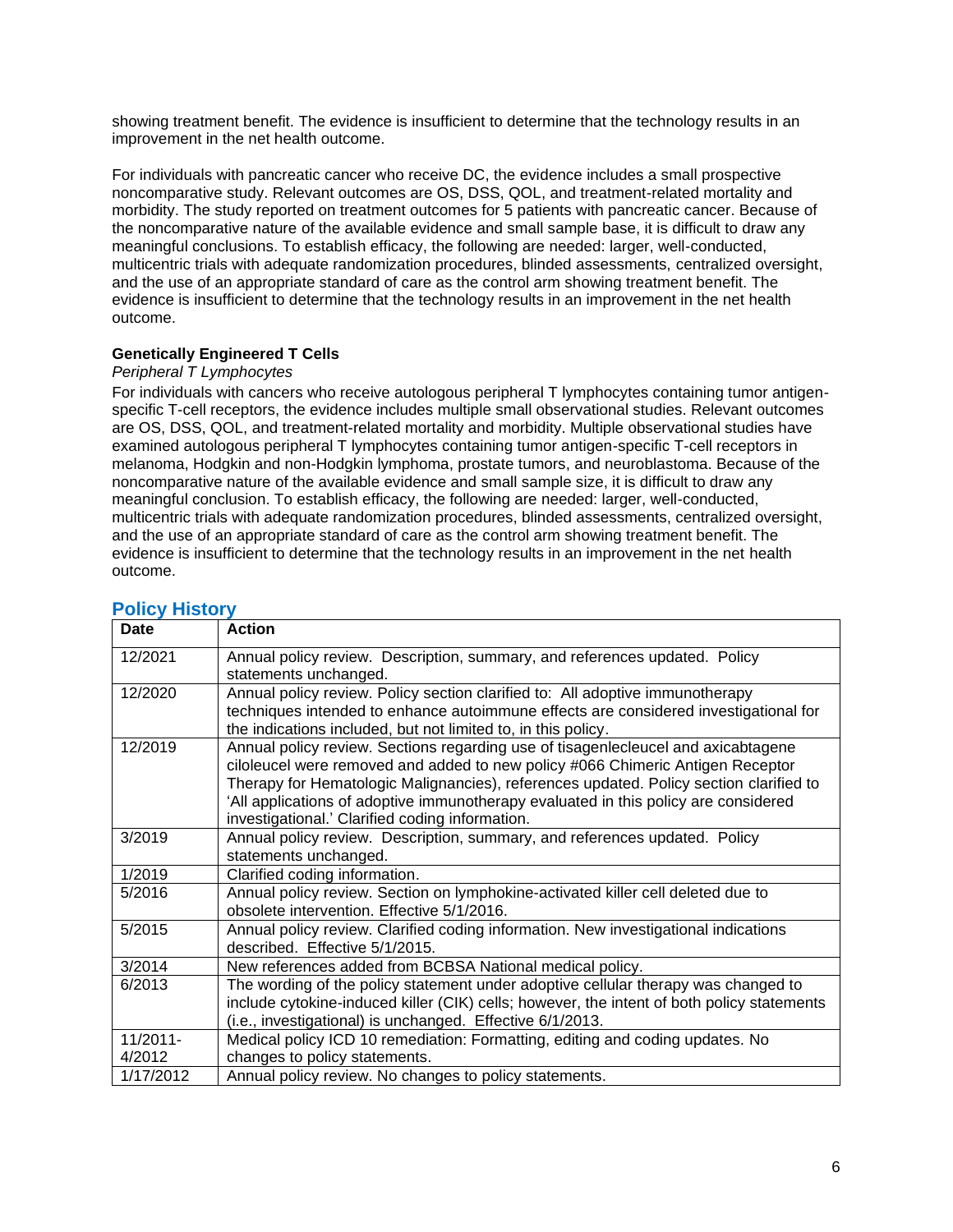| 1/1/2012 | Updated removing information on donor leukocyte infusion which is now addressed in<br>medical policy #338. |
|----------|------------------------------------------------------------------------------------------------------------|
| 7/2011   | Reviewed - Medical Policy Group - Hematology and Oncology. No changes to policy<br>statements.             |
| 9/2010   | Reviewed - Medical Policy Group - Hematology and Oncology. No changes to policy<br>statements.             |
| 4/2010   | Annual policy review. No changes to policy statements.                                                     |
| 9/2009   | Reviewed - Medical Policy Group - Hematology and Oncology. No changes to policy                            |
|          | statements.                                                                                                |
| 9/2009   | Annual policy review. Changes to policy statements.                                                        |
| 2/2009   | Annual policy review. No changes to policy statements.                                                     |
| 10/2008  | Reviewed - Medical Policy Group - Hematology and Oncology. No changes to policy                            |
|          | statements.                                                                                                |
| 9/2008   | Annual policy review. No changes to policy statements                                                      |
| 11/2007  | Annual policy review. No changes to policy statements.                                                     |
| 9/2007   | Reviewed - Medical Policy Group - Hematology and Oncology. No changes to policy                            |
|          | statements.                                                                                                |
| 8/2007   | Annual policy review. No changes to policy statements.                                                     |
|          |                                                                                                            |

# <span id="page-6-0"></span>**[Information Pertaining to All Blue Cross Blue Shield Medical Policies](#page-6-0)**

Click on any of the following terms to access the relevant information:

[Medical Policy Terms of Use](http://www.bluecrossma.org/medical-policies/sites/g/files/csphws2091/files/acquiadam-assets/Medical_Policy_Terms_of_Use_prn.pdf) [Managed Care Guidelines](http://www.bluecrossma.org/medical-policies/sites/g/files/csphws2091/files/acquiadam-assets/Managed_Care_Guidelines_prn.pdf) [Indemnity/PPO Guidelines](http://www.bluecrossma.org/medical-policies/sites/g/files/csphws2091/files/acquiadam-assets/Indemnity_and_PPO_Guidelines_prn.pdf) [Clinical Exception Process](http://www.bluecrossma.org/medical-policies/sites/g/files/csphws2091/files/acquiadam-assets/Clinical_Exception_Process_prn.pdf) [Medical Technology Assessment Guidelines](http://www.bluecrossma.org/medical-policies/sites/g/files/csphws2091/files/acquiadam-assets/Medical_Technology_Assessment_Guidelines_prn.pdf)

# <span id="page-6-1"></span>**References**

- 1. Hontscha C, Borck Y, Zhou H, et al. Clinical trials on CIK cells: first report of the international registry on CIK cells (IRCC). J Cancer Res Clin Oncol. Feb 2011; 137(2): 305-10. PMID 20407789
- 2. Rosenberg SA, Restifo NP, Yang JC, et al. Adoptive cell transfer: a clinical path to effective cancer immunotherapy. Nat Rev Cancer. Apr 2008; 8(4): 299-308. PMID 18354418
- 3. Tang X, Liu T, Zang X, et al. Adoptive cellular immunotherapy in metastatic renal cell carcinoma: a systematic review and meta-analysis. PLoS One. 2013; 8(5): e62847. PMID 23667530
- 4. Xie F, Zhang X, Li H, et al. Adoptive immunotherapy in postoperative hepatocellular carcinoma: a systemic review. PLoS One. 2012; 7(8): e42879. PMID 22916174
- 5. Zhong JH, Ma L, Wu LC, et al. Adoptive immunotherapy for postoperative hepatocellular carcinoma: a systematic review. Int J Clin Pract. Jan 2012; 66(1): 21-7. PMID 22171902
- 6. Bollard CM, Gottschalk S, Torrano V, et al. Sustained complete responses in patients with lymphoma receiving autologous cytotoxic T lymphocytes targeting Epstein-Barr virus latent membrane proteins. J Clin Oncol. Mar 10 2014; 32(8): 798-808. PMID 24344220
- 7. Chia WK, Teo M, Wang WW, et al. Adoptive T-cell transfer and chemotherapy in the first-line treatment of metastatic and/or locally recurrent nasopharyngeal carcinoma. Mol Ther. Jan 2014; 22(1): 132-9. PMID 24297049
- 8. Ohtani T, Yamada Y, Furuhashi A, et al. Activated cytotoxic T-lymphocyte immunotherapy is effective for advanced oral and maxillofacial cancers. Int J Oncol. Nov 2014; 45(5): 2051-7. PMID 25120101
- 9. Schuessler A, Smith C, Beagley L, et al. Autologous T-cell therapy for cytomegalovirus as a consolidative treatment for recurrent glioblastoma. Cancer Res. Jul 01 2014; 74(13): 3466-76. PMID 24795429
- 10. Li JJ, Gu MF, Pan K, et al. Autologous cytokine-induced killer cell transfusion in combination with gemcitabine plus cisplatin regimen chemotherapy for metastatic nasopharyngeal carcinoma. J Immunother. Feb-Mar 2012; 35(2): 189-95. PMID 22306907
- 11. Liu L, Zhang W, Qi X, et al. Randomized study of autologous cytokine-induced killer cell immunotherapy in metastatic renal carcinoma. Clin Cancer Res. Mar 15 2012; 18(6): 1751-9. PMID 22275504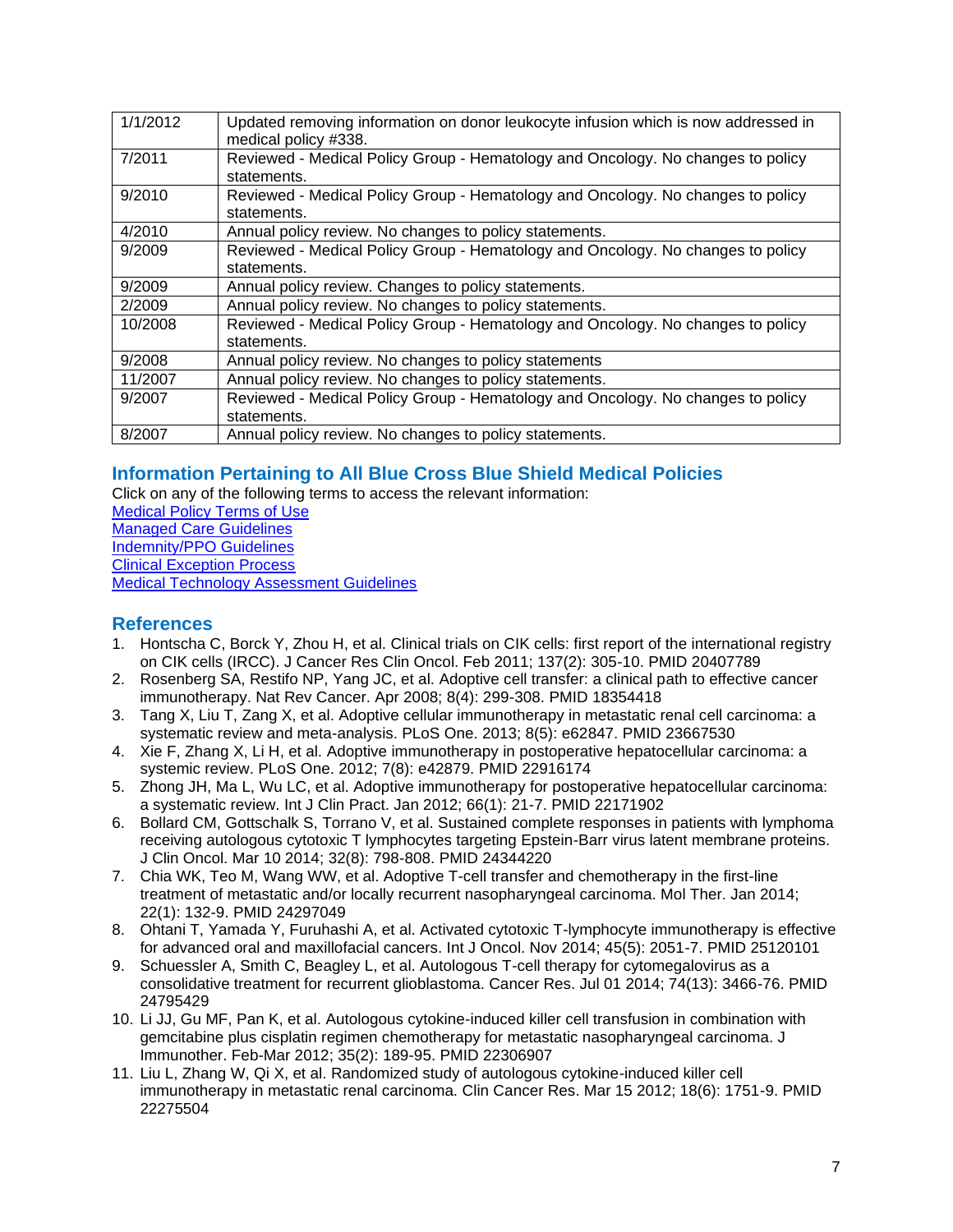- 12. Zhang Y, Wang J, Wang Y, et al. Autologous CIK cell immunotherapy in patients with renal cell carcinoma after radical nephrectomy. Clin Dev Immunol. 2013; 2013: 195691. PMID 24382970
- 13. Zhao X, Zhang Z, Li H, et al. Cytokine induced killer cell-based immunotherapies in patients with different stages of renal cell carcinoma. Cancer Lett. Jul 01 2015; 362(2): 192-8. PMID 25843292
- 14. Wang X, Tang S, Cui X, et al. Cytokine-induced killer cell/dendritic cell-cytokine-induced killer cell immunotherapy for the postoperative treatment of gastric cancer: A systematic review and metaanalysis. Medicine (Baltimore). Sep 2018; 97(36): e12230. PMID 30200148
- 15. Du H, Yang J, Zhang Y. Cytokine-induced killer cell/dendritic cell combined with cytokine-induced killer cell immunotherapy for treating advanced gastrointestinal cancer. BMC Cancer. Apr 28 2020; 20(1): 357. PMID 32345239
- 16. Zhao H, Wang Y, Yu J, et al. Autologous Cytokine-Induced Killer Cells Improves Overall Survival of Metastatic Colorectal Cancer Patients: Results From a Phase II Clinical Trial. Clin Colorectal Cancer. Sep 2016; 15(3): 228-35. PMID 27052743
- 17. Cao J, Kong FH, Liu X, et al. Immunotherapy with dendritic cells and cytokine-induced killer cells for hepatocellular carcinoma: A meta-analysis. World J Gastroenterol. Jul 21 2019; 25(27): 3649-3663. PMID 31367163
- 18. Cai XR, Li X, Lin JX, et al. Autologous transplantation of cytokine-induced killer cells as an adjuvant therapy for hepatocellular carcinoma in Asia: an update meta-analysis and systematic review. Oncotarget. May 09 2017; 8(19): 31318-31328. PMID 28412743
- 19. Wang M, Cao JX, Pan JH, et al. Adoptive immunotherapy of cytokine-induced killer cell therapy in the treatment of non-small cell lung cancer. PLoS One. 2014; 9(11): e112662. PMID 25412106
- 20. Dafni U, Michielin O, Lluesma SM, et al. Efficacy of adoptive therapy with tumor-infiltrating lymphocytes and recombinant interleukin-2 in advanced cutaneous melanoma: a systematic review and meta-analysis. Ann Oncol. Dec 01 2019; 30(12): 1902-1913. PMID 31566658
- 21. Timmerman JM, Czerwinski DK, Davis TA, et al. Idiotype-pulsed dendritic cell vaccination for B-cell lymphoma: clinical and immune responses in 35 patients. Blood. Mar 01 2002; 99(5): 1517-26. PMID 11861263
- 22. Lacy MQ, Wettstein P, Gastineau DA, et al. Dendritic cell-based idiotype vaccination in post transplant multiple myeloma [abstract]. Blood. 1999;94(10 supp part 1):122a.
- 23. Motta MR, Castellani S, Rizzi S, et al. Generation of dendritic cells from CD14+ monocytes positively selected by immunomagnetic adsorption for multiple myeloma patients enrolled in a clinical trial of anti-idiotype vaccination. Br J Haematol. Apr 2003; 121(2): 240-50. PMID 12694245
- 24. Triozzi PL, Khurram R, Aldrich WA, et al. Intratumoral injection of dendritic cells derived in vitro in patients with metastatic cancer. Cancer. Dec 15 2000; 89(12): 2646-54. PMID 11135227
- 25. Bedrosian I, Mick R, Xu S, et al. Intranodal administration of peptide-pulsed mature dendritic cell vaccines results in superior CD8+ T-cell function in melanoma patients. J Clin Oncol. Oct 15 2003; 21(20): 3826-35. PMID 14551301
- 26. Shi SB, Ma TH, Li CH, et al. Effect of maintenance therapy with dendritic cells: cytokine-induced killer cells in patients with advanced non-small cell lung cancer. Tumori. May-Jun 2012; 98(3): 314-9. PMID 22825506
- 27. Yang L, Ren B, Li H, et al. Enhanced antitumor effects of DC-activated CIKs to chemotherapy treatment in a single cohort of advanced non-small-cell lung cancer patients. Cancer Immunol Immunother. Jan 2013; 62(1): 65-73. PMID 22744010
- 28. Su Z, Dannull J, Heiser A, et al. Immunological and clinical responses in metastatic renal cancer patients vaccinated with tumor RNA-transfected dendritic cells. Cancer Res. May 01 2003; 63(9): 2127-33. PMID 12727829
- 29. Santin AD, Bellone S, Palmieri M, et al. Induction of tumor-specific cytotoxicity in tumor infiltrating lymphocytes by HPV16 and HPV18 E7-pulsed autologous dendritic cells in patients with cancer of the uterine cervix. Gynecol Oncol. May 2003; 89(2): 271-80. PMID 12713991
- 30. Tanyi JL, Chu CS. Dendritic cell-based tumor vaccinations in epithelial ovarian cancer: a systematic review. Immunotherapy. Oct 2012; 4(10): 995-1009. PMID 23148752
- 31. Bregy A, Wong TM, Shah AH, et al. Active immunotherapy using dendritic cells in the treatment of glioblastoma multiforme. Cancer Treat Rev. Dec 2013; 39(8): 891-907. PMID 23790634
- 32. Liau LM, Ashkan K, Tran DD, et al. First results on survival from a large Phase 3 clinical trial of an autologous dendritic cell vaccine in newly diagnosed glioblastoma. J Transl Med. May 29 2018; 16(1): 142. PMID 29843811